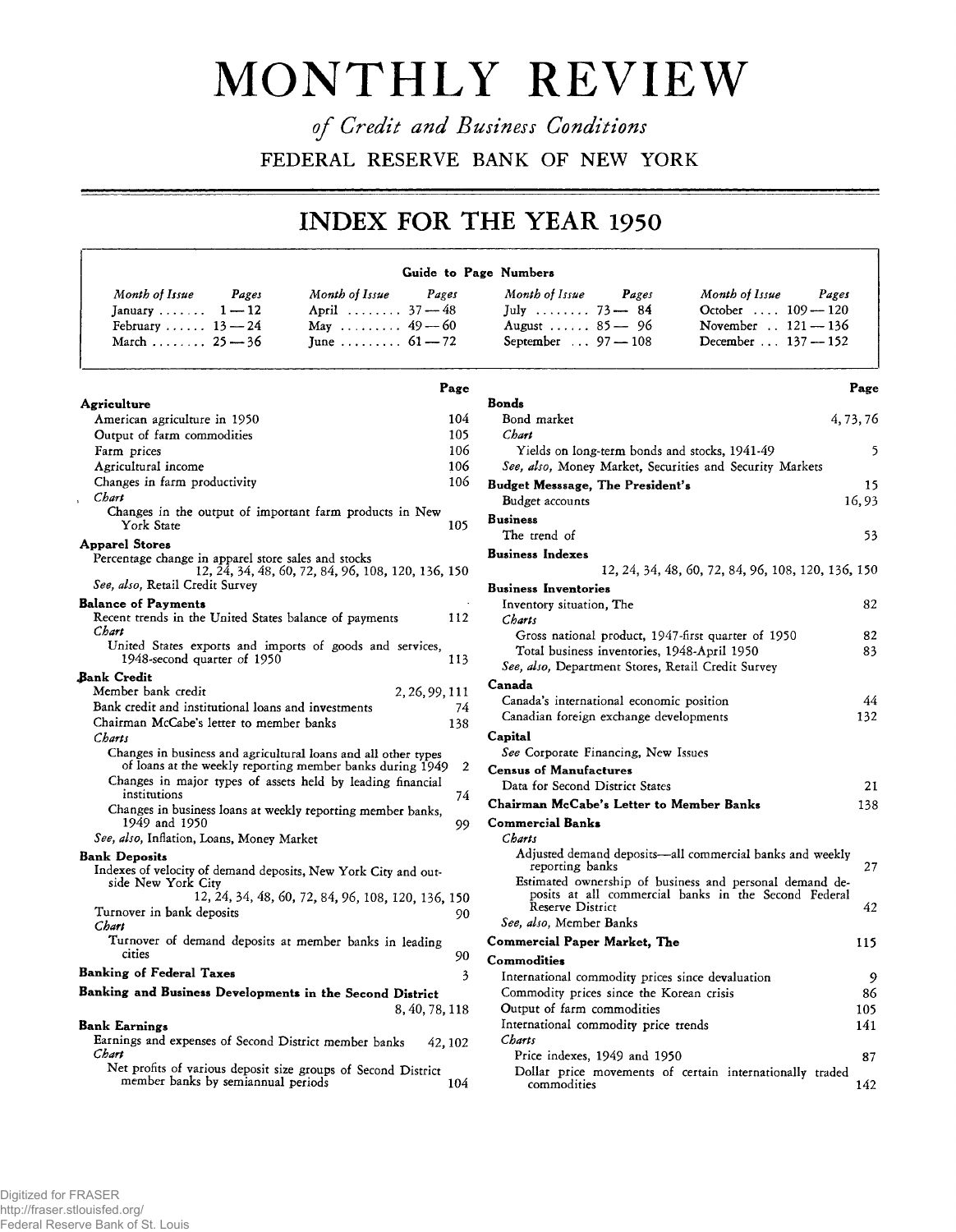|                                                                                                            | Page    |
|------------------------------------------------------------------------------------------------------------|---------|
| Connecticut                                                                                                |         |
| Manufacturing in                                                                                           | 23      |
| Construction                                                                                               |         |
| Restriction of residential real estate credit                                                              | 126     |
| Housing boom, The 1950                                                                                     | 127     |
| See, also, Real Estate                                                                                     |         |
| <b>Consumer Credit</b>                                                                                     |         |
| Retail credit survey                                                                                       | 47,57   |
| Instalment lending by Second District member banks                                                         | 63      |
| Department store credit                                                                                    | 108     |
| Role of Federal Reserve Banks under the Defense Production                                                 |         |
| Act. The                                                                                                   | 112     |
| Changes in consumer credit control                                                                         | 132     |
| Corporate Financing                                                                                        |         |
| New issues                                                                                                 | 6,77    |
| Private "deficit financing" and inflation                                                                  | 124     |
| Chart                                                                                                      |         |
| Business capital expenditures and new capital security issues                                              | 7       |
| Credit                                                                                                     |         |
| Member bank credit<br>2, 26, 99, 111                                                                       |         |
| Bank credit and institutional loans and investments                                                        | 74      |
| Restriction of residential real estate credit                                                              | 126     |
| Changes in consumer credit control                                                                         | 132     |
| Chairman McCabe's letter to member banks                                                                   | 138     |
| See, also, Consumer Credit, Loans, Money Market                                                            |         |
| Currency                                                                                                   |         |
| Chart                                                                                                      |         |
| Weekly changes in the volume of United States currency in                                                  |         |
| circulation, cumulated by fiscal years                                                                     | 14      |
| Debt of the United States                                                                                  |         |
| Interest payments on the Federal debt                                                                      | 51      |
| See, also, Money Market, President's Budget Message, Public                                                |         |
| Debt, Securities and Security Markets, Treasury Operations                                                 |         |
|                                                                                                            |         |
| <b>Defense Production Act</b>                                                                              |         |
| The role of the Federal Reserve Banks under the                                                            | 112     |
| <b>Department Stores</b>                                                                                   |         |
| Trade in Second Federal Reserve District, monthly review of                                                |         |
| 11, 23, 33, 47, 59, 71, 83, 95, 107, 119, 135, 149                                                         |         |
| Sales in 1949                                                                                              | 11      |
| Recent inventory policy                                                                                    | 23, 135 |
| Pre-Easter department store trade                                                                          | 47      |
| Departmental distribution of 1949 sales                                                                    | 59      |
| Recent pattern of department store sales                                                                   | 71      |
| Recent changes in forward buying                                                                           | 83      |
| Department store credit                                                                                    | 108     |
| Sales during July and August                                                                               | 119     |
| Inventories in October                                                                                     | 149     |
| Charts                                                                                                     |         |
| Indexes of department store sales and stocks, Second Federal<br><b>Reserve District</b><br>11, 34, 95, 149 |         |
| Outstanding orders and stocks of Second District department                                                |         |
| stores, 1946-49                                                                                            | 23      |
| Weekly indexes of New York City department store sales,                                                    |         |
| January-April, 1948-50                                                                                     | 47      |
| Percentage distribution of department store sales by major                                                 |         |
| departmental classifications in 1949, Second Federal Re-                                                   |         |
| serve District                                                                                             | 59      |
| Department store sales by type of merchandise, Second<br>Federal Reserve District                          | 71, 119 |
| Estimated receipts of merchandise and outstanding orders of                                                |         |
| Second District department stores, 1948-September 1950                                                     | 136     |
| See, also, Retail Credit Survey                                                                            |         |
| Deposits                                                                                                   |         |
| Indexes of velocity of demand deposits                                                                     |         |
| 12, 24, 34, 48, 60, 72, 84, 96, 108, 120, 136, 150                                                         |         |

| Survey of ownership of business and personal demand deposits<br>Turnover in bank deposits<br>Charts                                        | Page<br>4<br>90 |
|--------------------------------------------------------------------------------------------------------------------------------------------|-----------------|
| Adjusted demand deposits-all commercial banks and weekly<br>reporting banks                                                                | 27              |
| Estimated ownership of business and personal demand de-<br>posits at all commercial banks in the Second Federal<br><b>Reserve District</b> | 42              |
| Turnover of demand deposits at member banks in leading<br>cities                                                                           | 90              |
| <b>Devaluation</b><br>International commodity prices since devaluation                                                                     | 9               |
| Discussion of                                                                                                                              | 114             |
| Direct Security Purchases from the Treasury by the Federal<br><b>Reserve Banks</b>                                                         | 90              |
| <b>Discount Rates</b>                                                                                                                      |                 |
| Increase in                                                                                                                                | 97              |
| See, also, Money Market                                                                                                                    |                 |
| Dollar Position of Latin America, The                                                                                                      | 18              |
| Reduced drain on gold and dollar reserves                                                                                                  | 18              |
| Changes in the trade balance                                                                                                               | 19              |
| Causes of the continued dollar problem<br>Methods of reducing the dollar deficit                                                           | 20<br>21        |
| Earnings and Expenses of Second District Member Banks 42, 107                                                                              |                 |
| Chart                                                                                                                                      |                 |
| Net profits of various deposit size groups of Second District<br>member banks by semiannual periods                                        | 104.            |
| <b>Economic Cooperation Administration</b>                                                                                                 |                 |
| Discussion of                                                                                                                              | 19              |
| Electric Power                                                                                                                             |                 |
| Index of electric power output<br>12, 24, 34, 48, 60, 72, 84, 96, 108, 120, 136, 150<br>Growth of the electric power industry              | 145             |
| Charts<br>Electric energy production by class of ownership<br>Sales of electric energy                                                     | 145<br>146      |
| Employment                                                                                                                                 |                 |
| Indexes of factory employment, United States and New York<br>12, 24, 34, 48, 60, 72, 84, 96, 108, 120, 136, 150<br>State                   |                 |
| European Payments Union, The                                                                                                               | 100             |
| <b>Factory Employment</b><br>See Employment                                                                                                |                 |
| Factory Payrolls                                                                                                                           |                 |
| See Payrolls                                                                                                                               |                 |
| Farm Prices                                                                                                                                | 106             |
| See, also, Agriculture                                                                                                                     |                 |
| Federal Funds                                                                                                                              | 28              |
| Federal Open Market Committee Statement                                                                                                    | 97              |
| <b>Federal Taxes</b><br>Banking of                                                                                                         | 3               |
| Foreign Gold and Dollar Assets, The Rise in<br>Chart                                                                                       | 79              |
| Foreign gold reserves and short-term dollar balances                                                                                       | 79              |
| Foreign Trade                                                                                                                              |                 |
| Dollar position of Latin America, The<br>Recent trends in the United States balance of payments<br>Chart                                   | 18<br>112       |
| United States exports and imports of goods and services,<br>1948-second quarter of 1950                                                    | 113             |
| French Recovery, The                                                                                                                       | 65              |
| Freight                                                                                                                                    |                 |
| Index of ton-miles of railway freight<br>12, 24, 34, 48, 60, 72, 84, 96, 108, 120, 136, 150                                                |                 |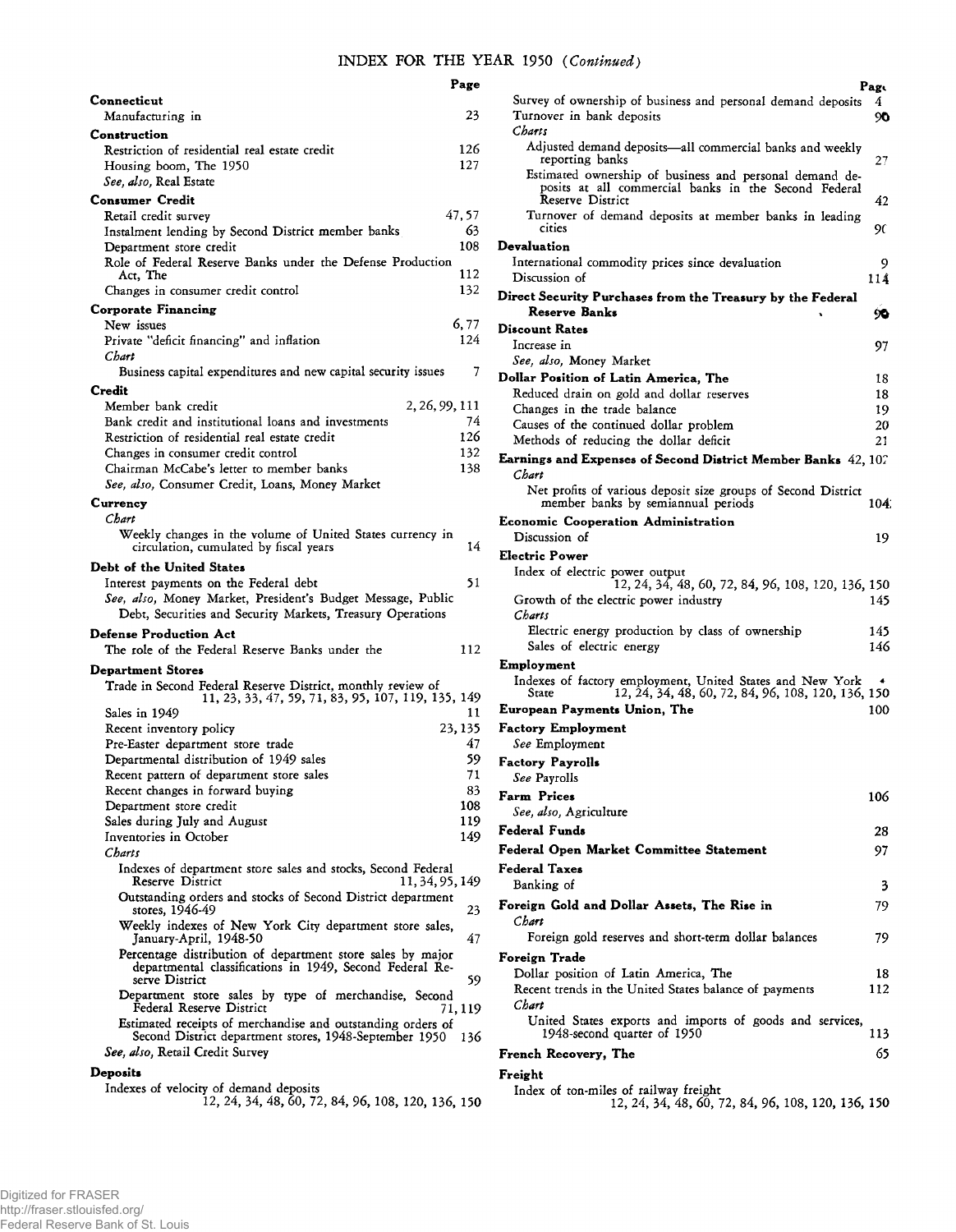|                                                                                                                                                                                 | Page      |
|---------------------------------------------------------------------------------------------------------------------------------------------------------------------------------|-----------|
| Furniture Store Trade                                                                                                                                                           | 107       |
| See, also, Retail Credit Survey                                                                                                                                                 |           |
| Germany                                                                                                                                                                         |           |
| Western Germany's problem of economic adjustment                                                                                                                                | 55        |
| Gold<br>Reduced drain on gold and dollar reserves                                                                                                                               | 18        |
| Rise in foreign gold and dollar assets, The                                                                                                                                     | 79        |
| Gold and foreign account operations                                                                                                                                             | 123       |
| Charts                                                                                                                                                                          |           |
| Foreign gold reserves and short-term dollar balances                                                                                                                            | 79        |
| United States gold stock and foreign deposits in the Federal<br>Reserve Banks, 1948-50                                                                                          | 123       |
| Government Security Market<br>See Bonds, Money Market, Securities and Security Markets                                                                                          |           |
| Housing Boom, The 1950                                                                                                                                                          | 127       |
| Chart                                                                                                                                                                           |           |
| New permanent dwelling units started in New York City and<br>in the metropolitan area outside New York City, percent-<br>age distribution by type, 1949 and January-August 1950 | 128       |
| Income                                                                                                                                                                          |           |
| Index of personal income<br>12, 24, 34, 48, 60, 72, 84, 96, 108, 120, 136, 150                                                                                                  |           |
| Industrial Growth in Second District States, 1939-47                                                                                                                            | 21        |
| Chart                                                                                                                                                                           |           |
| The relative importance of industries, New York and all<br>other States combined, 1947                                                                                          | 22        |
| <b>Industrial Production</b>                                                                                                                                                    |           |
| See Production                                                                                                                                                                  |           |
| Inflation                                                                                                                                                                       |           |
| Federal Open Market Committee statement                                                                                                                                         | 97        |
| Private "deficit financing" and inflation<br>Chairman McCabe's letter to member banks                                                                                           | 124       |
| Instalment Lending by Second District Member Banks                                                                                                                              | 138<br>63 |
| Chart                                                                                                                                                                           |           |
| Relation of instalment loans of member banks to total income<br>payments to individuals in the Second District and in the<br>United States                                      | 65        |
| Interest Payments on the Federal Debt                                                                                                                                           | 51        |
| <b>International Commodity Prices</b>                                                                                                                                           |           |
| Since devaluation                                                                                                                                                               | 9         |
| Since the Korean crisis                                                                                                                                                         | 86        |
| Trends                                                                                                                                                                          | 141       |
| Charts                                                                                                                                                                          |           |
| Price indexes, 1949 and 1950<br>Dollar price movements of certain internationally traded                                                                                        | 87        |
| commodities                                                                                                                                                                     | 142       |
| Inventory Situation, The                                                                                                                                                        | 82        |
| Charts<br>Gross national product, 1947-first quarter of 1950, before                                                                                                            |           |
| and after change in inventories<br>Total business inventories, 1948-April 1950                                                                                                  | 82<br>83  |
| Investments                                                                                                                                                                     |           |
| See Bonds, Money Market, Securities and Security Markets                                                                                                                        |           |
| Korea                                                                                                                                                                           |           |
| Commodity prices since the Korean crisis<br>International commodity price trends                                                                                                | 86<br>141 |
| Latin America                                                                                                                                                                   |           |
| Dollar position of                                                                                                                                                              | 18        |
| Loans                                                                                                                                                                           |           |
| Member bank credit<br>2, 26, 99, 111<br>Banking and business developments in the Second District                                                                                |           |
| 8, 40, 78, 118<br>Instalment lending by Second District member banks                                                                                                            | 63        |
| Bank credit and institutional loans and investments                                                                                                                             | 74        |

|                                                                                                                                            | Page     |
|--------------------------------------------------------------------------------------------------------------------------------------------|----------|
| 122, 140<br>Member bank loan expansion                                                                                                     |          |
| Nonfarm real estate lending of Second District member banks                                                                                | 129      |
| Chairman McCabe's letter to member banks                                                                                                   | 138      |
| Charts                                                                                                                                     |          |
| Changes in business and agricultural loans and all other types                                                                             |          |
| of loans at the weekly reporting member banks during 1949<br>Relation of instalment loans of member banks to total income                  | 2        |
| payments to individuals in the Second District and in the<br>United States                                                                 | 65       |
| Changes in major types of assets held by leading financial<br>institutions                                                                 | 74       |
| Changes in business loans at weekly reporting member<br>banks, 1949 and 1950                                                               | 99       |
| See, also, Consumer Credit, Credit                                                                                                         |          |
| Manufacturing                                                                                                                              |          |
| Census of manufactures' data for Second District States                                                                                    | 21       |
| Manufacturing activity in New York                                                                                                         | 21       |
| Manufacturing in Connecticut                                                                                                               | 23       |
| Industrial growth in New Jersey                                                                                                            | 23       |
| <b>Member Banks</b>                                                                                                                        |          |
| Credit<br>2, 26, 99, 111                                                                                                                   |          |
| Banking and business developments in the Second District                                                                                   |          |
| 8, 40, 78, 118                                                                                                                             |          |
| 14, 25, 38, 50, 62, 73, 86, 98, 110, 121, 137<br>Reserve position                                                                          |          |
| Earnings and expenses of Second District member banks                                                                                      | 42, 102  |
| Instalment lending by Second District member banks                                                                                         | 63       |
| Turnover in bank deposits                                                                                                                  | 90       |
| Loan expansion                                                                                                                             | 122, 140 |
| Nonfarm real estate lending in Second District member banks                                                                                | 129      |
| Charts<br>Changes in business and agricultural loans and all other types                                                                   |          |
| of loans at the weekly reporting member banks during<br>1949                                                                               | 2        |
| Relation of instalment loans of member banks to total income<br>payments to individuals in the Second District and in the<br>United States | 65       |
| Turnover of demand deposits at member banks in leading<br>cities                                                                           | 90       |
| Changes in business loans at weekly reporting member banks,<br>1949 and 1950                                                               | 99       |
| Net profits of various deposit size groups of Second District<br>member banks by semiannual periods                                        | 104      |
| <b>Monetary and Debt Management Policy Developments</b>                                                                                    | 97       |
| Monev Market<br>Monthly review of<br>1, 13, 25, 37, 49, 61, 73, 85, 97, 109, 121, 137                                                      |          |
| Charts<br>Changes in business and agricultural loans and all other types                                                                   |          |
| of loans at the weekly reporting member banks during 1949<br>Weekly changes in the volume of United States currency in                     | 2        |
| circulation, cumulated by fiscal years                                                                                                     | 14       |
| Adjusted demand deposits—all commercial banks and weekly                                                                                   |          |
| reporting banks<br>U. S. Government public marketable securities, by maturity                                                              | 27       |
| or call class, outstanding at the end of April, 1946-50<br>Cumulated net changes in holdings of Government securities                      | 39       |
| by type of investor, December 31, 1948 to March 31, 1950<br>Major factors affecting the Treasury's cash balance, July 1,                   | 51       |
| 1949-May 31, 1950<br>Changes in major types of assets held by leading financial                                                            | 63       |
| institutions<br>Changes in business loans at weekly reporting member banks,                                                                | 74       |
| 1949 and 1950                                                                                                                              | 99       |
| Ownership of Treasury bills                                                                                                                | 140      |
| New Issues                                                                                                                                 | 6,77     |
| Chart                                                                                                                                      |          |
| Business capital expenditures and new capital security issues<br>New Jersey                                                                | 7        |
| Industrial growth in<br>New York City                                                                                                      | 23       |
| See Apparel Stores, Department Stores, Deposits, Earnings,                                                                                 |          |

Housing Boom, Member Banks, Retail Credit Survey